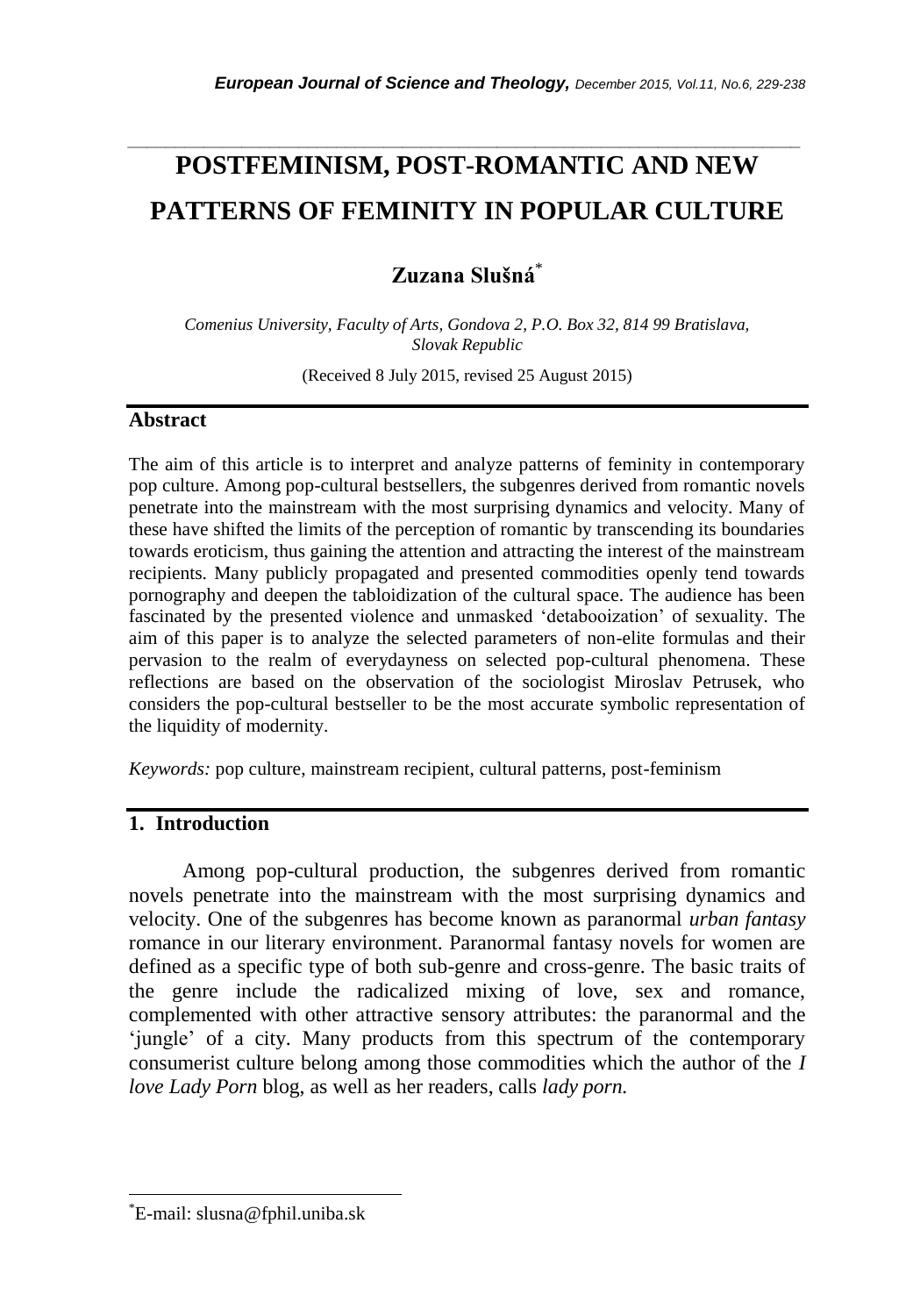#### **2. Reading as a part of consumerism**

Reading is an important cultural, social and intellectual activity: it is a self-regulated behaviour carried out by the reader who is also a part of a social system. The performative field of reading as of a culturally and socially conditioned activity is exercised within two spaces: the reading community and the space of an individual. It is an institutionalized, ritualized and socially highly acclaimed activity. On the one hand, it belongs among the established activities appreciated by the society with a high rate of added "cultural" value, which used to be a status marker in the past. Reading itself, as well as its performance, is both a processual and a culturally-constructed phenomenon: it is subject to change; the formulas of acting and performing the activity are equally variable as culture itself. Reading has become a natural cultural activity, as we read virtually anywhere: in bed before going to sleep, in waiting rooms, sunbathing on the beach, travelling by public transport (airplane, bus, train, underground), at home at the kitchen table or while watching TV, and even in fitness centres performing certain exercises. At the beginning of the modern era, reading was a rational, contemplative activity, which took place in a quiet private asylum. Currently, the practice of reading in silence is a much rarer phenomenon. Reading has become a complementary activity, filling spare time. Accordingly, the content read has been adapted to the new function of reading. An ever increasing portion of the literary market is occupied by products that do not even pretend to offer any value to the reader any longer. Hana Pravdová [1] (and many other theoreticians) warns about the corrosion and decay of the contemporary media culture *(*including *Respublica literaria)*. The field of literature has come under the continuous pressure of producers of books, it has become a captive of the unpredictable desires of the recipients, and it is in the usurping spotlight of electronic media, while its most significant competitors are other easily consumable leisure temptations (baits). Reducing the sensory experience to the perception of 'pleasant feelings', superficiality and selfindulgence are a part of this transformation of the cultural and social environment. It is linked to the narcissistic – hedonistic lifestyle and to the forming of the so-called "clip culture", within which the superficially pry and cheesy visual aspect often obscures the sensory emptiness. As Vlastimil Zuska critically summarizes, the reduction of the recipient to a consumer is accompanied by the resignation on the perception of complex structures and configurations, the stagnation of the synthetic and analytic abilities, as well as the atrophy of the sense for aesthetic values [2]. Even though the new audience is more educated than the previous generations, it cannot assume a critical stance towards the content offered and is subject to persuasive strategies. The new audience rejects canons, often also boundaries of genres - an example is the transformation of the literature for women and the transformation of reading preferences of female readers.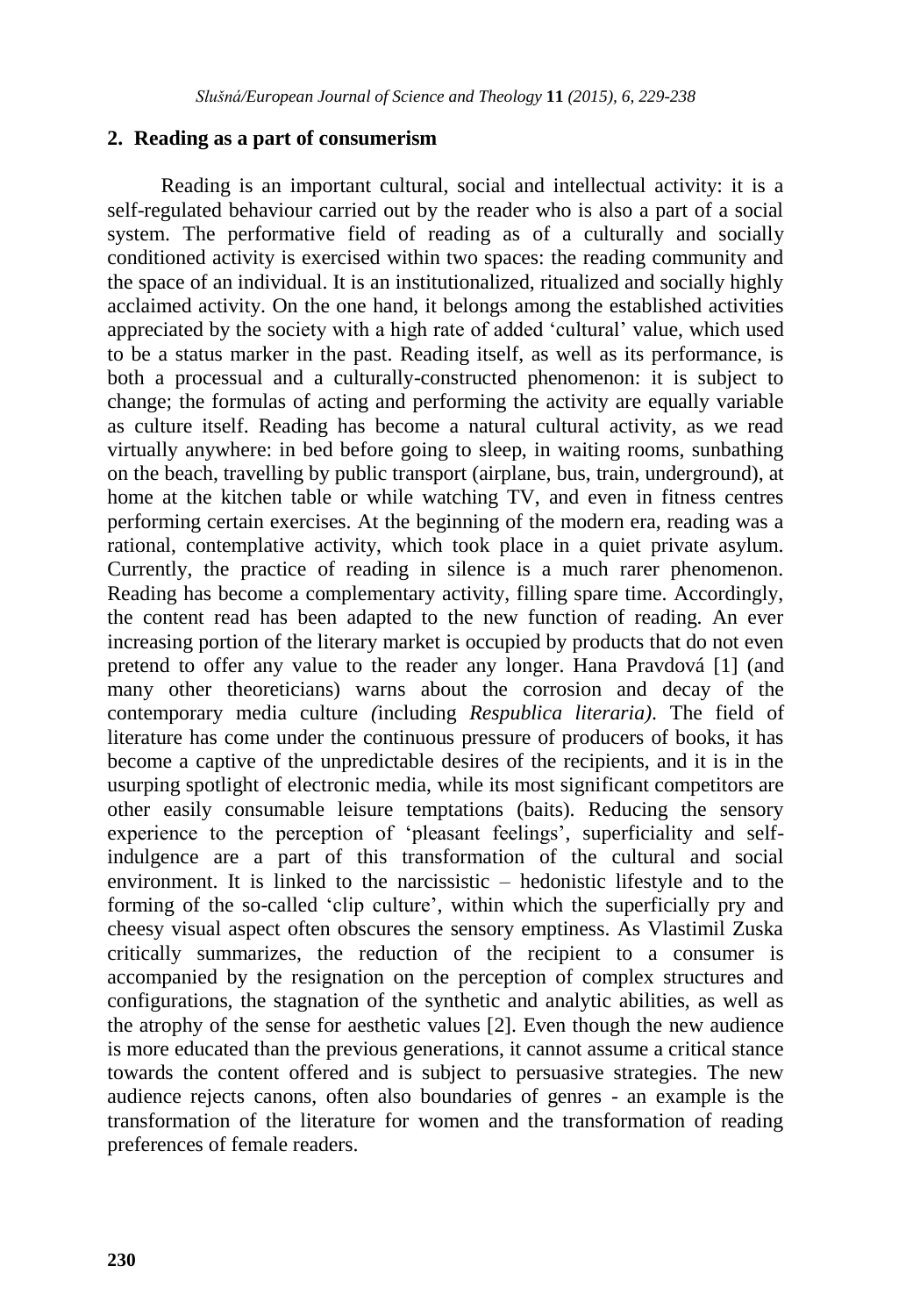# **3. From boudoir literature to porn for ladies**

A part of the process of the transformation of reading as of an activity with added cultural value was the desecration of books and the profanation of reading. The modern times bring about an intensive "domestication" of books and reading. In case of reading, the conventional, optimal, normative and institutionalized performance of the activity fundamentally changed. In modern age, it was established as an accepted form of social play, yet the rituals linked to its performance strengthened the symbolic boundaries between the "male" world – represented by the library – and the 'female' – represented by the boudoir. Among others, Suellen Diaconoff points out the practical functioning of this cultural opposition [3]. The literary heritage of Marie Antoinette was classified as books belonging to a library (on religion, History, Science and art, as well as high literature) and books belonging to a boudoir. The boudoir was not a semantically neutral space: it symbolized the private realm dominated by the female principle. It archetypally represented female phenomena, which were marginalized by the modern rational discourse as extra-rational: emotions, sentiments, dreams, delight and female sexuality.

"Boudoir reading" connoted products of low social value intended for women who did not care about their reputation, as it encouraged its readers to act and behave in a manner challenging the formulas of acceptable femininity. In his analyses, Roger Chartier pointed out the cultural establishment of the negative connotations of "boudoir reading", foremost its cultural and social stigmatization [4]. While the visual representations of reading men present reading as a contemplative activity of reason, the representations of reading women depict reading as an irrational state of female mind, such as joy. Reading in boudoirs symbolized more than the act of reading itself (as of a cultural activity), it also represented its content: emotionally non-rationalized acts of passion, while the complex connotations are amplified by the scenic arrangement of reading women into private "womanly frivolous" spaces, while some representations also demonstrate signs of sexual excitement of reading women.

The stigmatization of 'boudoir reading' is inherent to the stereotypical perception of the so-called reading for women that lasted up to the  $20<sup>th</sup>$  century. The literary field was divided by sharp demarcation lines not only to high, mass and low, but also to the realm of 'male' and 'female'. Novels for women intended to be read in boudoirs and situated as a part of trash literature were rid of any potential value, as *trash is always worthless and detrimental*. Literal theorist Ondrej Sirovátka even distinguished two basic (cultural) realms in literary trash: the realm of acts, occupied by the taste of male readers, and the realm of sentiment, which was reserved for women [5]. The novels and novelettes, in which the romantic dominates as the category of expression, became the "objects" of the frivolous, non-intellectual and banal products. The connotative ties to "boudoir", frivolous and sensually exciting reading are also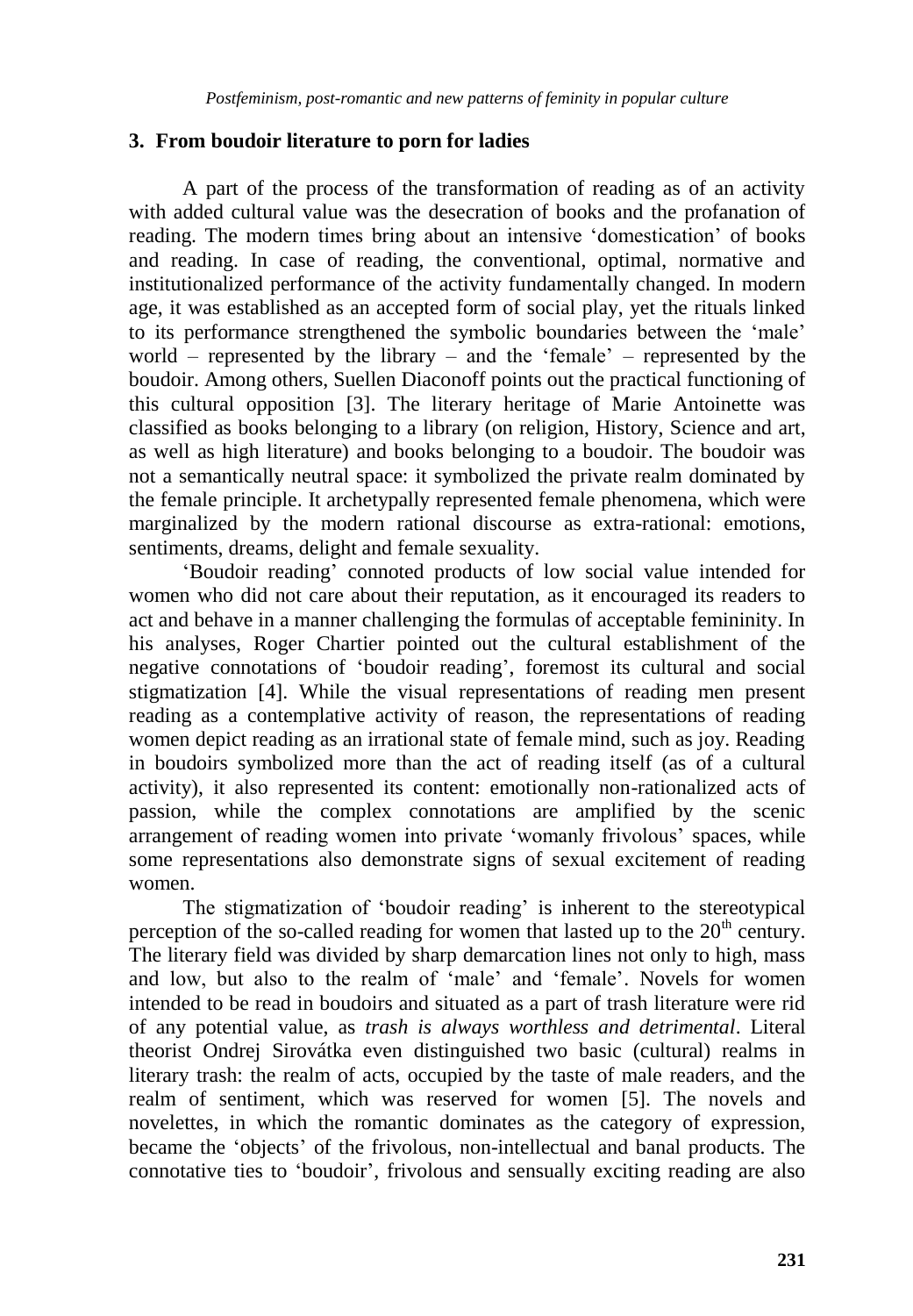highlighted by the labelling attributed to romantic stories for women in our cultural environment – the so-called red library.

According the analyses of Janice A. Radway, we pointed out the functions fulfilled by the romantic stories (including 'boudoir reading') in the cultural system. They formulate, strengthen and reproduce the formulas of idealized patriarchal relationships in a heterosexual couple consisting of an active man – a hero – and a passive woman awaiting rescue [6]. Lisa Fletcher also exploited the perspective of cultural criticism in her reflection of historic forms of romantic stories for women. She sees romantic novelettes as key media for propagating institutionalized and desired social formulas, foremost of the heteronormative relational matrix, the formula for family structure, as well as the ideal demonstration of the gender roles expected by the society [7]. Romantic stories do not act only as hegemonic/coercive structures, but also as a specific type of cultural code that is open to interpretation and also sensitively reacts to sociocultural context. The narratives have the form of a text, a structure tied and intertwined not only internally (intratextual relationships), but also towards the ambient extralinguistic context (intertextual relationships). Texts do not only represent reality, but they also participate in the movement of reality, in its dynamic transformation.

The formulas of acting presented as a part of the consumerist pop-culture do not force their audience to assume attitudes or value judgements. By being situated in the semantic space "between" the canon of high literature and trash literature, the romantic stories for women participated in the formation of the zone of contact through which the intertextual, as well as intermediary dialogue between canon of the "high", feminism and the expectations of the female readers was executed, which freed the discourse initiated by the postmodern from axiological and aesthetic "supervision". In contrast to the first stage of modernity, in the second stage (and the second individualist revolution), women demanding an opportunity for individual choice are becoming much more prominent actors. As Anthony Giddens reminds, the second stage of modernity has brought about the 'rise of intimacy', accentuating the importance of emotional and personal relationships [8].

Literature for women reacted fairly quickly and flexibly to this social change by offering a new type of a female hero who prefers the projection and production of her own reflexive "me" to the fulfilment of her role as of a mother. The strong and liberated woman, who produces, constructs and presents herself as an able manager of the project of her own life, has transpired from alternative genres to the more widely accepted mainstream. In addition to her happy and satisfied family and an own professional career, the basis for the social acceptance of her *self as a project* and foremost the acknowledgement of the qualitative attribute of "success" is her own so-called plastic sexuality freed from the need for procreation [8, p. 147].

The woman is not threatened only by the reflexive project of her own body, but also by her own plastic sexuality, and remains threatened by the risk of the unavoidability of biological reproduction. Just as the awareness of the right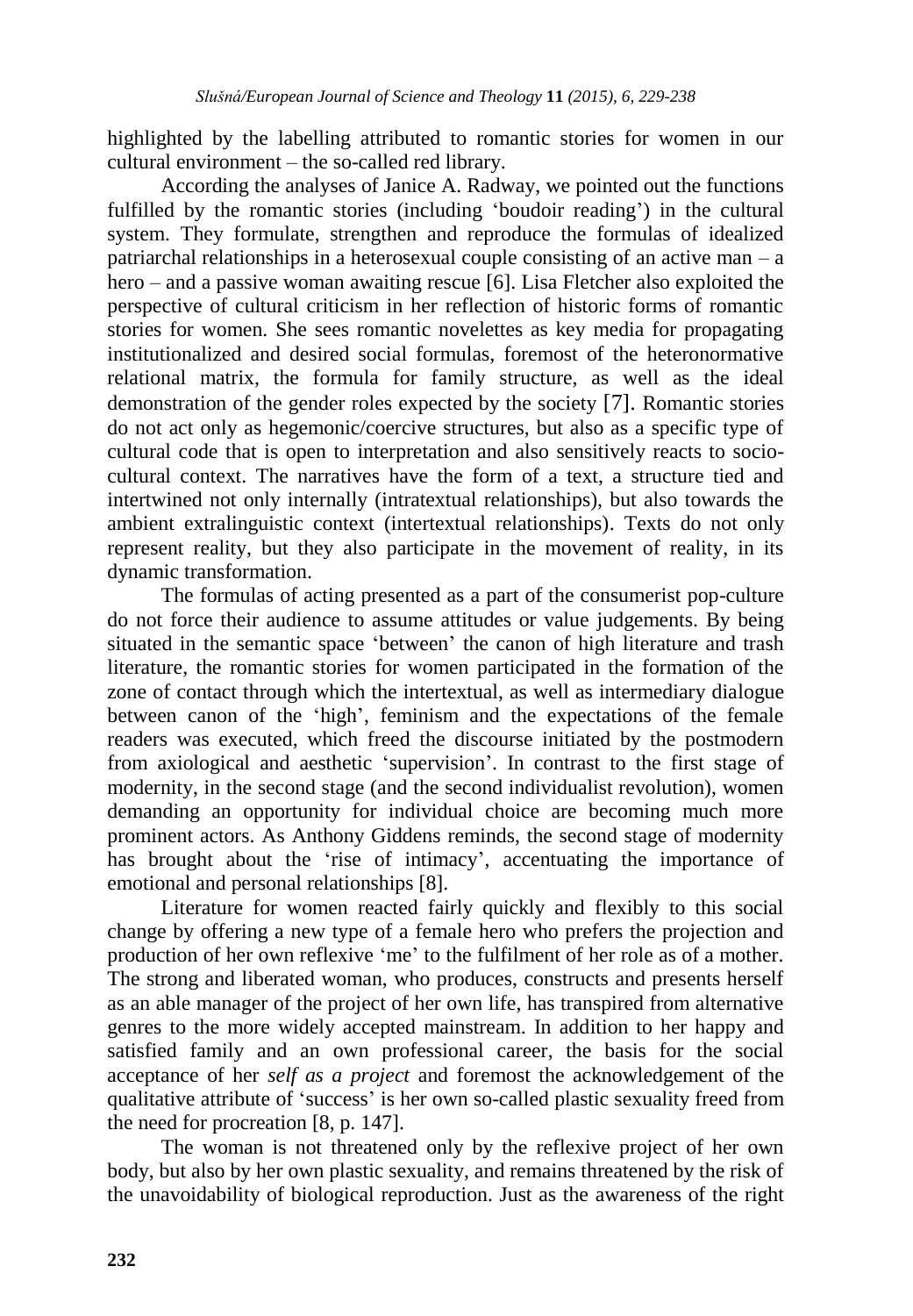of a more perfect body was shaped in postmodernism, in the context of second modernity, the awareness of the right for sexual happiness and satisfaction is developed. This statement conforms to the definition of sexual health stipulated by the World Health Organization (WHO) which conceptualizes reproduction as a subset of sexuality. Love referring to the emotional fulfilment with adequate sex life and (the degree of) achieved satisfaction has become the placeholder for the current cultural situation.

The commercial success of the new types of commodities for women represented by E.L. James"s trilogy *Fifty shades of…* and their appreciation by the readers are an expressive example of the change of discourse. With respect the target group of recipients, it has been labelled *Mommy porn*. The statistics available show that more than 100 million books have been distributed around the globe, while the marketing success of the series has stemmed from a new type of viral marketing and foremost from a new type of reading (eBooks). This acclaimed product brand is represented not only by movies, but also by a line of erotic instruments and clothing.

While the current literary market offers products alluring recipients by more explicit sexual scenes including tabooed or marginalized practices, E.L. James"s book is classified as *romance* in bookstores and shops, thus its production is socially accepted and is intended for common public reading. The presentation of the translation in print in the Slovak (and Czech) literary market, as well as the opening of the adaptation to film during Saint Valentine"s Day were a pompous public *performance* in the form of a prestigious social *event* [9]. In reaction to the success of the novel, Aaron Stanton developed a comparative in-depth analysis for Digital Publishing News suggesting that the book contains 98.54% more sexually explicit content than romantic novels respecting the canon, but also 70.38%t less sexually explicit content than novelettes classified as erotic [A. Stanton, *Is Fifty Shades of Grey Literally Making Romance Sexier?*, Digital Publishing News for  $21<sup>st</sup>$  century, 22 March 2015, http://www. digitalbookworld.com/2013/did-fifty-shades-of-grey-shift-the-line-betweenromance-and-erotica/]. The commercial success of the new type of commodities

transcending the boundaries between the romantic, erotic and pornographic with mainstream recipients is accompanied by the interest of the audience in products which Tracie Lampe called *Lady-porn*. She started her blog *I love lady porn ebooks!* on August 30, 2012 in reaction to her 'discovery' of E. L. James's novel *Fifty shades of grey*. She thematically defined her blog, which has become a virtual place for promoting books and authors and the discussion with readers, as "Some delicious, female-friendly and sex-positive erotic romance"... "For women that goes beyond 50 Shades" [T. Lampe, *I love Lady Porn*, 22 March 2015, http://ilove ladyporn.blogspot.com].

From the aesthetic perspective, the 'romantic' is a key part of many narrations. At the same time, it is a culturally and socially determined ("constructed") quality of expression and it is an object of symbolic and semantic concretization on the part of the author, as well as of the recipients of the work. The active construction of the "romantic", in the words of Stuart Hall, its *coding*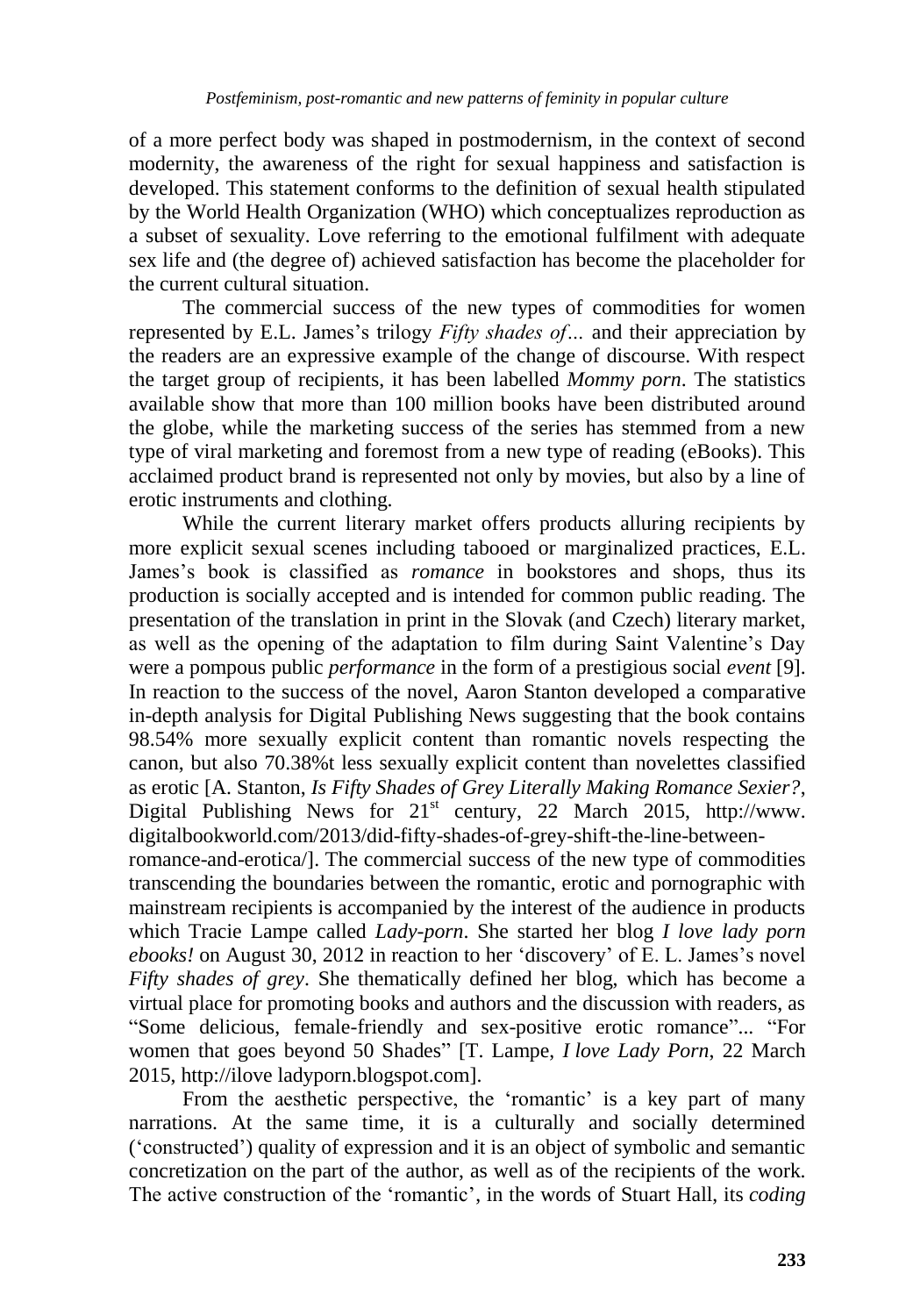*and decoding*, is executed on the basis of both emotional and rational impressions acquired through reception. The products labelled as *lady porn*, which are simultaneously presented as a part of the mainstream romantic literature, are unique in their expression, as well as in their reduction of *fabula*. Fabula, as a complete and chronological *sujet* constructed by the recipient in interaction with the narrative scheme, represents the result of a collective sensual process. In the new type of literature for women, the role of explicit eroticism is no longer to sharpen narration, rather it is becoming an expressive and fabulative dominant, towards which the perceptive-cognitive activity of the recipients is steered (or even on which it is focused).

## **4. Eternal love as a conceptual hope for post-feminists**

Intermediary and intertextual links between a socio-cultural context and its pop-cultural representations initiated multiple key innovations in the romantic subgenres in the second half of the  $20<sup>th</sup>$  century. Since the early 1990's, a new type of heroines has been appearing in pop-cultural romantic stories: an "action super-chick' who, paraphrasing Janice Radway, became the new conceptual hope for readers of romantic stories for women. In contrast to women waiting to be saved from all the dangers of society and the world by their "idealized opposite", these "action chicks" are self-sufficient professionals, who do not need a male counterpart as a rescuer and saviour, as they can substitute him in many basic gender roles perfectly well. Women manifesting and demonstrating strength, creativity and aggression induce optimism at first sight as model examples of the deconstruction of traditional gender stereotypes. Although they criticize the "logic" of gender binarism through their acts in certain situations, there have only been shallow, as if "external", changes in the formula itself: even this "action chick" remains pleasantly female in her routine habits. The growing popularity of such subgenres within the genre of romantic stories for women which are – in compliance with the canon of the so-called *literature for women* – constructed in accordance with the expectations and conventions of traditional or more conservative formulas is related to the establishment of post-feminism as a new cultural situation following the era of feminism.

Post-feminism become new cultural situation tied to the production of a new type of cultural products which are linked to the post-feminist generational logic. The "generational logic" of post-feminism draws on the cultural and social climate which is stigmatized by mainstream media, consumerist culture and consumerism, neoliberal politics, individualism, as well as by postmodernism and feminism. The "domestication" of feminism and the diffusion of its principles and theses into the cultural and social context of the mainstream society are accompanied by the accentuation of selected elements of feminism, which are used as marketing tools supporting the sales of products for girls and women.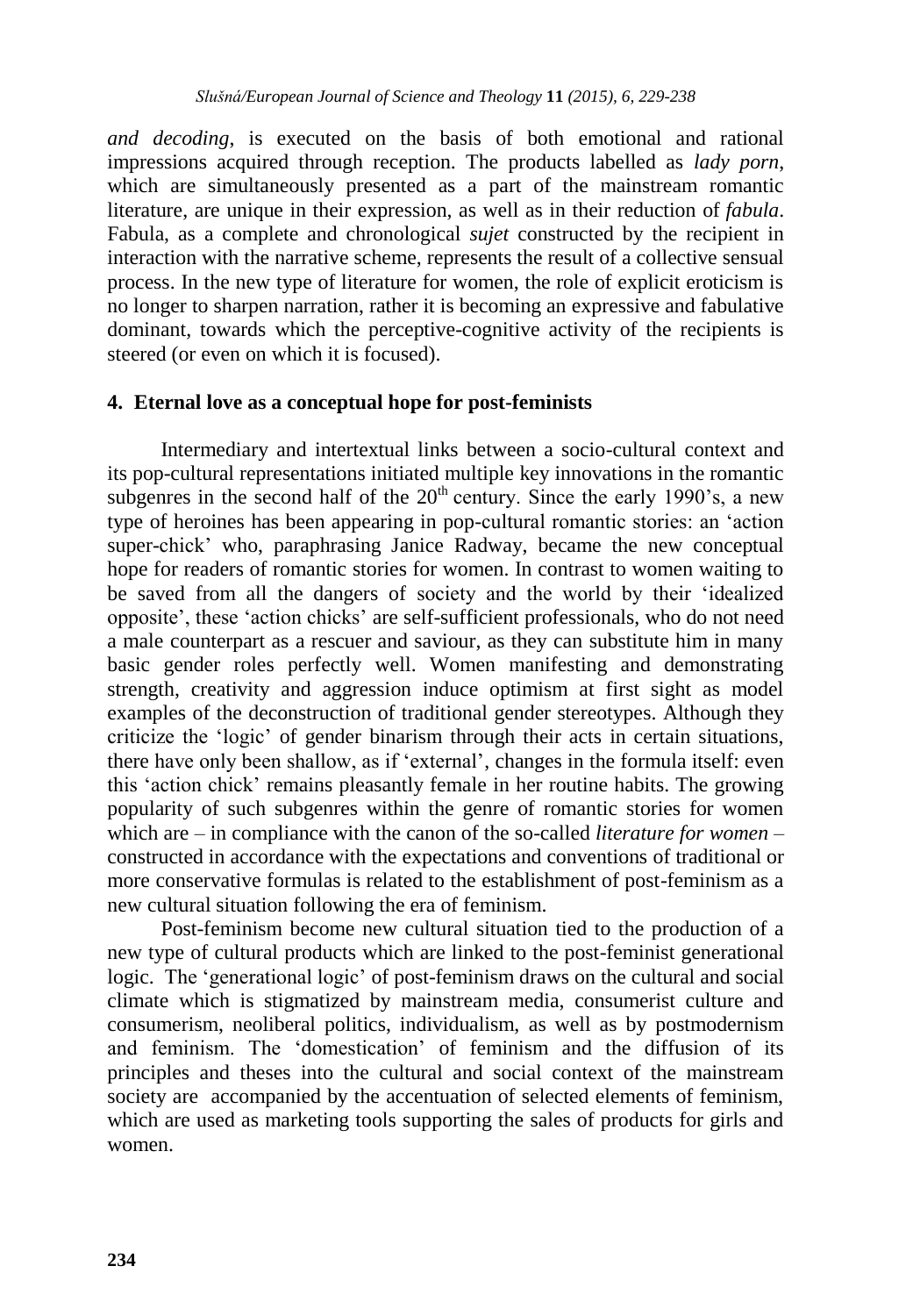The protagonist is represented as an "ordinary woman", thus she is not a "superwoman" at the first glance. The formula of superwoman-ness is constructed, completed (often with a substantial reliance on the feedback from fans) and even changed in the narration. Superwoman heroines represent *new femininity*; they do not suppress their aggression and they sweep along the "typically" male world as respected professionals. Many contemporary subgenres allow the stories to be set in fictional worlds, in which the female heroine can not only manifest her sexuality, but also kill. Killing and violence is masked as legally justifiable, lawful, as both culturally and socially legitimate. In addition to the right to bear arms, an important attribute of *new femininity* is the physical build-up and the related physical attractiveness. Typologically, heroines – superwomen belong to *action chicks* which have been gradually winning recognition in mainstream popular culture since the second half of the  $20<sup>th</sup>$ century [6].

The "perfect woman" is a hardly attainable cultural ideal. At the same time, it is one of the most dominant coercive 'products' for women of the X and Y generations. The perfect woman is one who *has it all*: work accompanied by an influential position, as well as a heteronormative family most often complemented by two children and a supportive husband. Christine Scharf states that the current young generation is in a situation comparable to the situation in which German women found themselves in the 1920's. They are young, attractive, satisfied, with many possibilities and benefits. They hedonistically enjoy the benefits and liberties fought for and achieved by the previous generation of actresses of the public and social life. They prefer individualized interests to collective and public activities, they exploit the opportunities to appease their needs (including sexual ones) and they are more tolerant towards patriarchal formulas than the previous generation [10]. The formulas of *new femininity* are based on the critical reflection on feminism as an anti-female movement: Christina Scharf accentuates that critical objections of the representatives of the X and Y generation against feminism are often based on the stereotypical medial representations of feminists as anti-women, masculinists or lesbians [10].

The narrative on the relationship of a romantic couple remains the basic line of romantic stories, yet in the new cultural situation, this narrative acquired the form of a spectacular story. It follows the motive of a *quest* of seeking eternal love. On the background of thrilling and tense situations, the heroine is searching for her idealized counterpart, so that she could fulfil her destiny and call her life project successful. Ondrej Mészáros considers unpredictability, being cast into time, seriality and linking to an individual to be the basic ontic characteristics of contemporary love [11]. Love has been transformed into an empirically experienceable bliss; it has become felt and sensed. Love is free from morality, virtue or social responsibility, but offers joy, satisfaction, pleasure and delight. According to Ondrej Mészáros, the saddest argument of modern love is that love has been locked in time: people desire an eternal, lasting love, even though they know that it can only be temporary [11]. Love is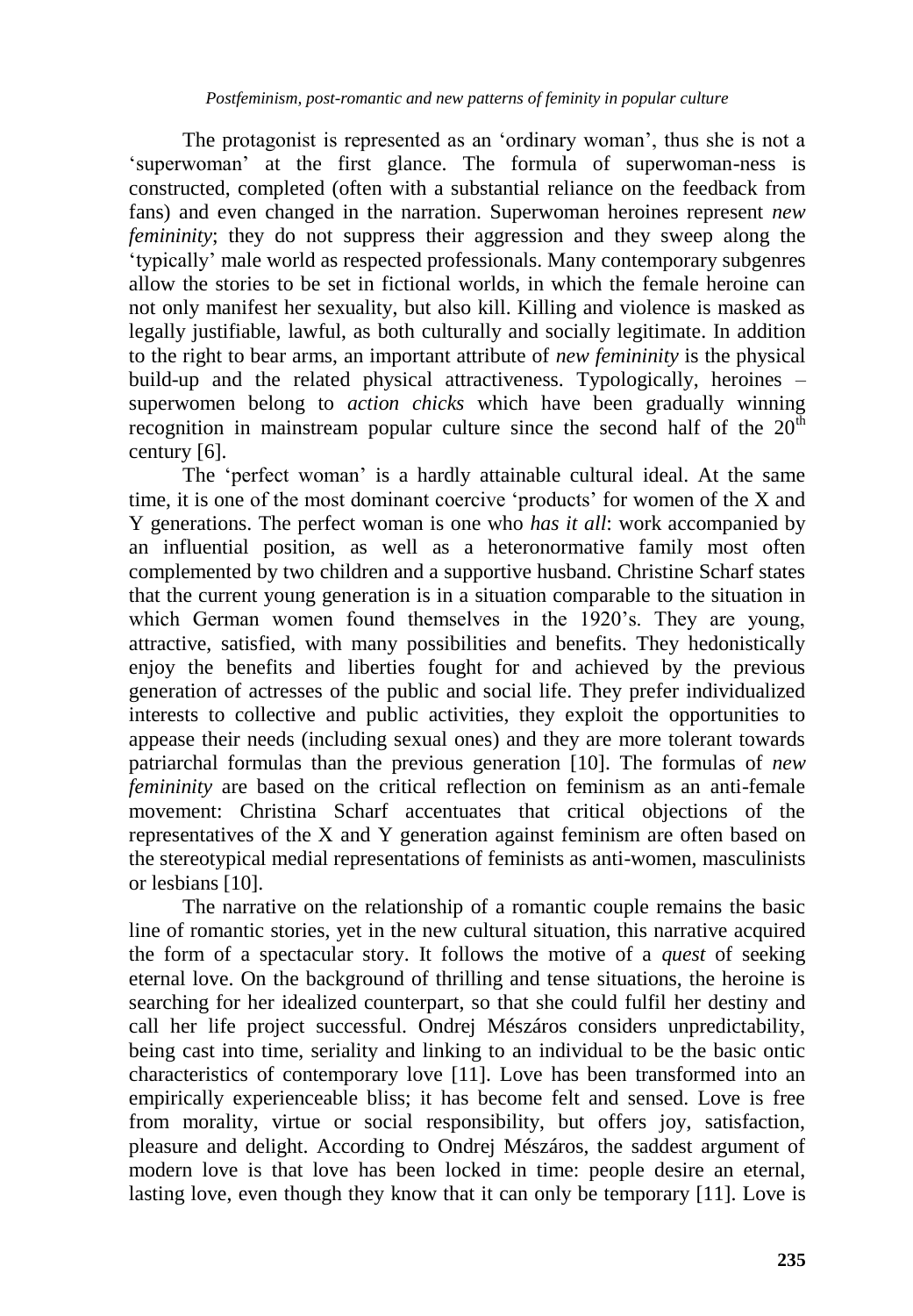an egoistic sensual desire and  $-$  just as any other desire  $-$  it vanishes in the moment of its fulfilment. The time of love has been reduced to a moment, an extradimensional sexual act, which finds its fulfilment in pleasure. By locking love into pleasure, pleasure gained superiority over love. This is manifested through the blurring of the boundaries between love, eroticism and pornography; and this trend can be observed not only in visual culture, but also in literature (as evidenced by the discourse on the contemporary "romantic" novels for women. As Erika Moravčíková suggests, the human subject is the highest moral authority of today [12].

On the background of the material offered by these narrations, the readers analyse their own acts, values and beliefs. Love is a cultural construct and the binary opposition of suitable and unsuitable performances of love is practically a culturally conditioned cliché. In the second wave of individualism, a person needs to learn the new rules of the game of love, which has become a social fashion, as well as an important part of the *performance* of one's happiness and achieved success. In reference to the thesis of Ulrich Beck, Ivan Chorváth states that the belief in love and intimacy is a new secular religion of the people of today [13].

The functions of the subgenre of romantic literature do not include *mimesis* of reality but to offer what is the basis of a successful romantic story: the myth of eternal love**.** In case of popcultural romantic literature, "content" is subordinated to the institutionalized influence of the norms of the genre and the expectations of the recipients. The stories which are based on proven topical motives of the myth of eternal love (they only actualize it by setting it into a new type of fictional world or through new, paranormal abilities of the protagonists) are much more successful than narrations that actualize (ironize or violate) the codified norm. The identification of the parameters of a satisfying, ideally eternal and harmonic, relationship with well-balanced intimacy and sexuality which is fulfilling for both parties can be seen as the central *quest* of romantic stories. Daniela Hodrová considers the didactic exemplariness of acting an important trait of narrative structures unwinding on the background of the performance of the *quest* [14]. The formulas of the ostentatious exercising of love are not the only elements of romantic novels for women. The explicit descriptions of an active and in every manner satisfying fulfilment of a relationship have become a refreshing element for the readers (and even an expected part of narration in many contemporary commodities).

The performance of the heroine"s *quest* of looking for love is free of a metaphysical depth and the basic esoteric and mystic elements are desacralized and, through the predecessors of the genre (which, according to Hodrová, include the decadent novel of initiation), is rid of contextual ties to the myths of initiation [14, p. 89-114]. Even though its function is not of a model ethic normative and the (potential) etalons of ethics and value serve only as a backdrop for the story rather than a paradigm encouraging a (collective) *mimesis*, they are unquestionable elements of prosthetic memory.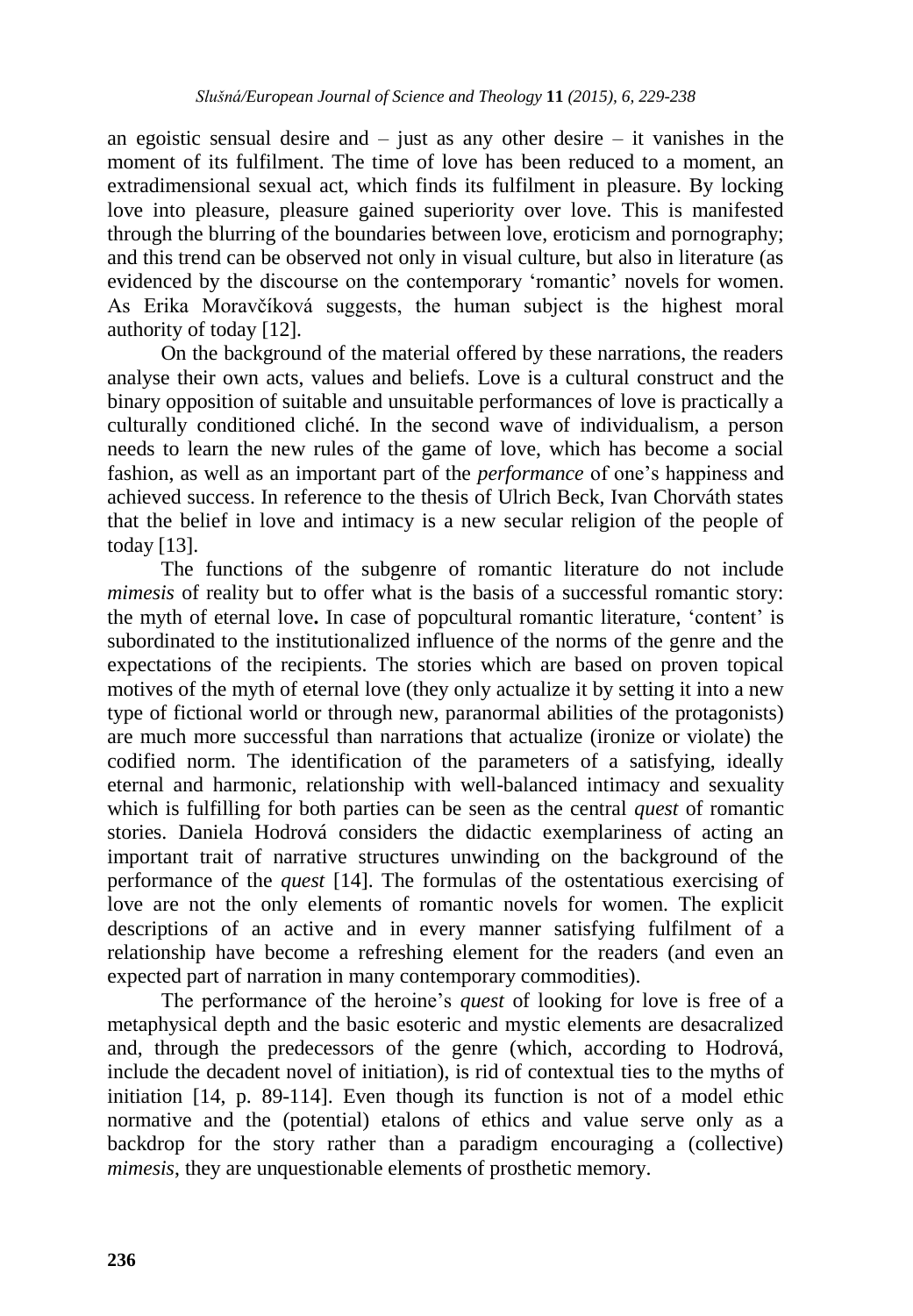The basis for this is the change of ways in which cultural and social formulas are adopted which we are facing today. We "suck in" much information from a huge reservoir of cultural information. Prosthetic memory is based on memories and information that a person has not experienced personally, but one implemented them from other narrations, symbols or various visual representations circulating in current culture. The "myth" of a romantic love of a heterosexual couple is one of the best functioning and most stable culturally stereotyped images and it is participating in the strengthening and survival of the institution of normative heterosexuality. The eternal and undying romantic love of a heterosexual couple represents an unchanging and unquestionable value even in a world of liquid modernity and its flexional 'me'. Even though the action (super-)woman penetrated into male domains, the resistance of a stereotypical interpretation of the "female" remains present in other details.

# **5. Conclusions**

The current romantic literature for women, which is accepted by the mainstream, has become a medial space in which the brutalization of culture, as well as sophisticated persuasive strategies of demanding the attention of the recipients can be observed. The literary commodities lure the readers by attractive (super-)woman models. The new context for female pop-cultural heroines is the result of the new cultural situation which can be defined through some basic parameters.

In the post-romantic situation, experiencing love is subordinated to experiencing sexuality and sexual identity. Motives or ways of portrayal aimed at achieving excitement are set apart from the wider context. In narratives, the graphic, explicit and "realistic" depiction of sexual acts is equally important as metaphoric suggesting of sensuality. Love is not only experienced, but also practiced. On the level of expression, the formulas of practicing are obscene and ostentatious. Popcultural romance participate in the creation of the prosthetic formula of a 'perfect love act', which no longer conveys only the emotional dimension presented through words, touching, embracing, but also the physical act (the description of penetration itself). The boundaries of what not so long ago used to be declared socially and culturally perverse are being crushed. While many narrations transcend the boundaries between romantic, erotic and pornographic on the level of expression, on the topical level, products constructed in line with the expectations and conventions, in other words, products built on stereotypical or conservative formulas, continue to be the most popular bestsellers and the most positively received works with mainstream recipients. The current post-feminist cultural situation is a fertile soil for strengthening the stereotype of an eternal undying love of a heterosexual couple. The reconstruction or even relativization of certain formulas in its culturally accepted manifestations: the promiscuity of protagonists, the detabooization of pleasure as a sensory experience, the transcendence of the boundaries of the